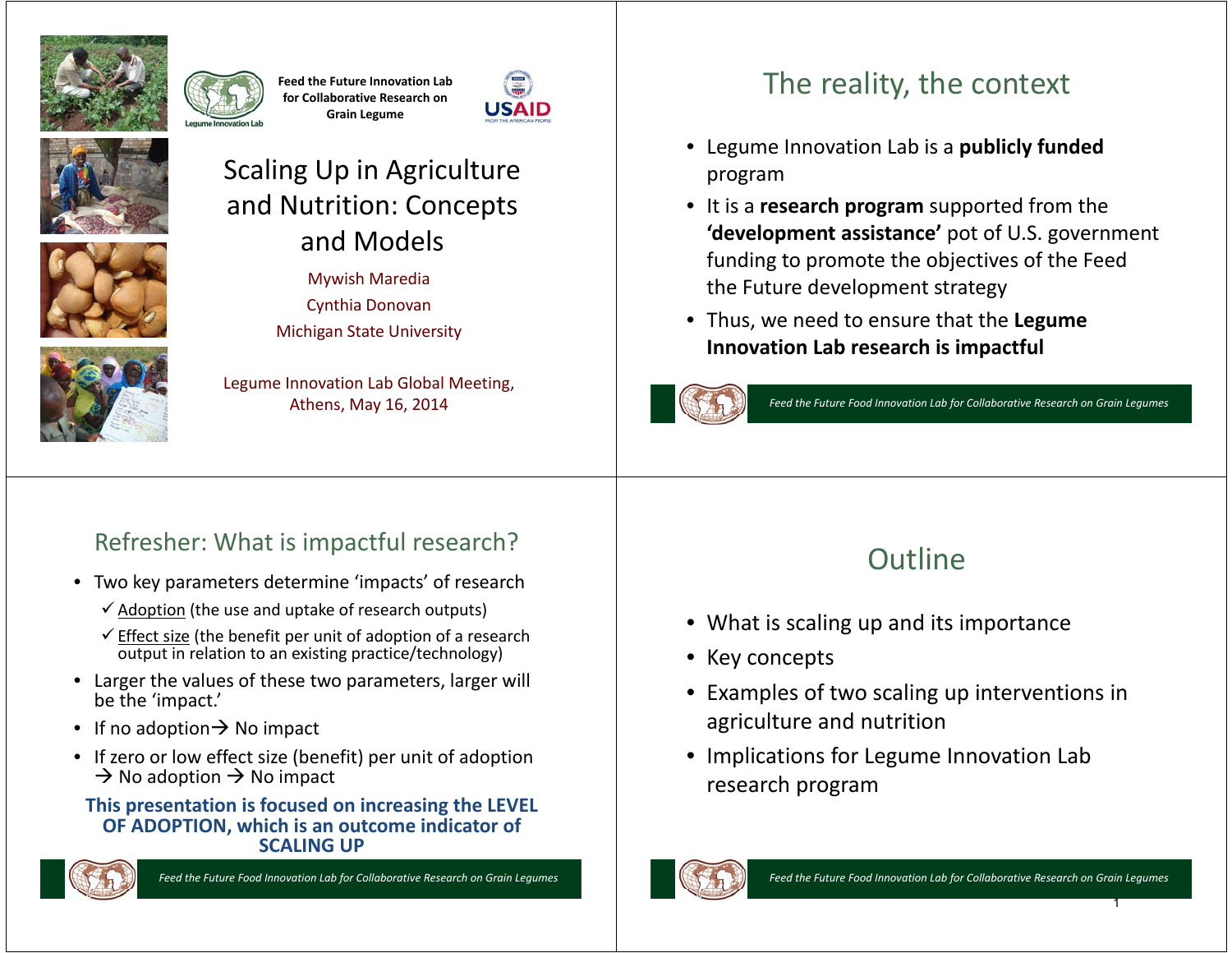## What is scaling up and why it is important?

- Scaling up expands, replicates, adapts, and sustains successful policies, programs, or projects to reach a greater number of people
- Taking successful technologies/innovations to scale is critical to reduce rural poverty and malnutrition, because:
	- it implies more people are impacted by the efficiency gains and nutritional enhancement embedded in a technology, product or an innovation that is being scaled up



*Feed the Future Food Innovation Lab for Collaborative Research on Grain Legumes*

### The concept: Pathways for scaling up

• A scaling-up pathway is the sequence of steps that need to be taken to ensure that a successful pilot or technology is taken from its experimental stage through subsequent stages to the scale ultimately judged to be appropriate





*Feed the Future Food Innovation Lab for Collaborative Research on Grain Legumes*

But…scaling up is **NOT** about transforming a little baby into a BIG baby





*Feed the Future Food Innovation Lab for Collaborative Research on Grain Legumes*

…It is about transforming a little baby into a mature and independent (i.e., selfsustaining) adult



*Feed the Future Food Innovation Lab for Collaborative Research on Grain Legumes*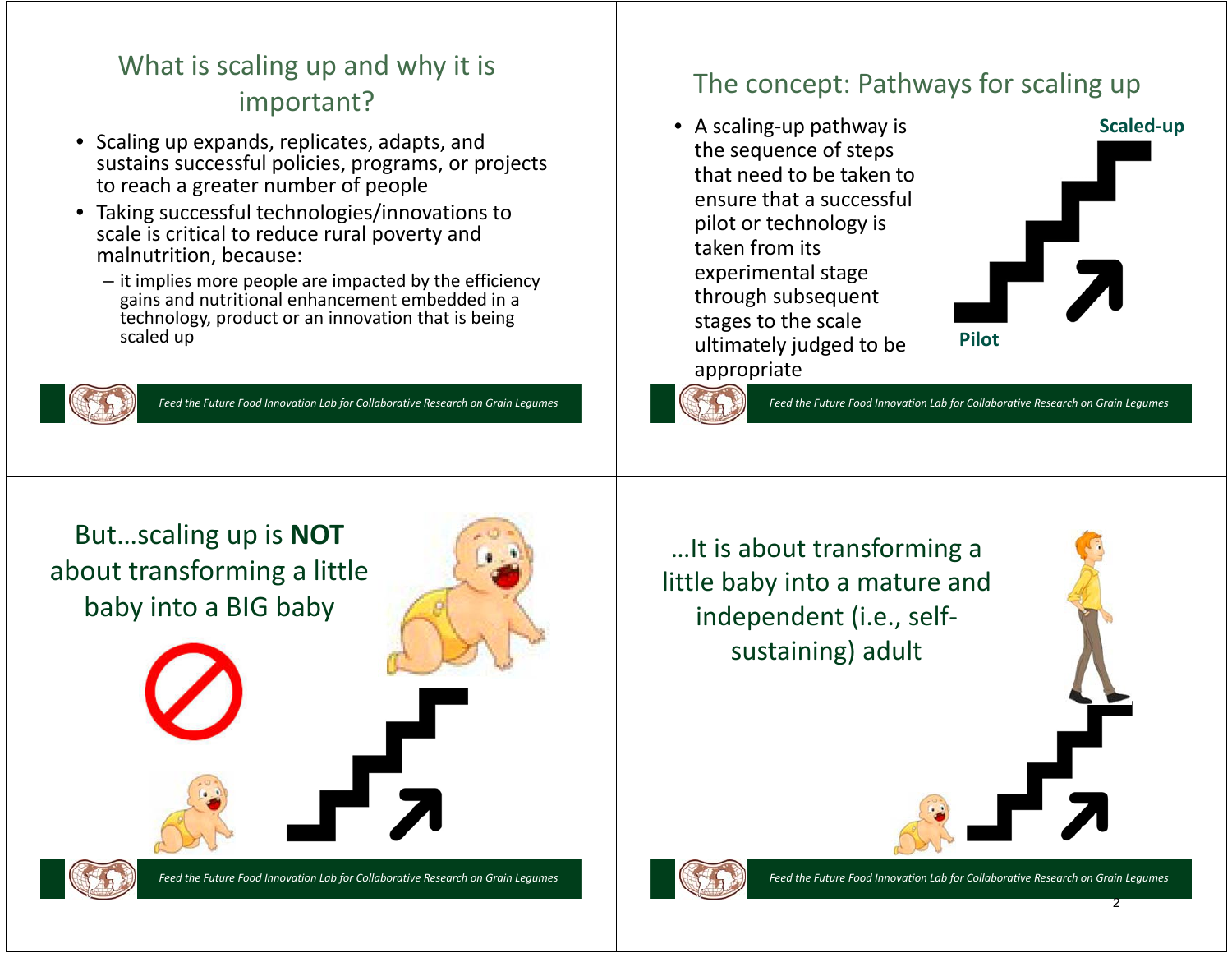## Pathways for scaling up

• The process generally is not linear but an iterative and interactive cycle as the experience from scaling up feeds back into new ideas and learning.

### Scaling-up pathways can follow different dimensions





*Feed the Future Food Innovation Lab for Collaborative Research on Grain Legumes*

**SCALING UP** is expanding the services or capacity to reach more people in a given geographic area (e.g., a city) or across geo-political units (e.g., county, state, country)



*Feed the Future Food Innovation Lab for Collaborative Research on Grain Legumes*

**SCALING OUT** is replicating the model from one geographical area (e.g., from Michigan) to other geographical areas (to Ohio, Iowa, Texas)



**Scale - Out**

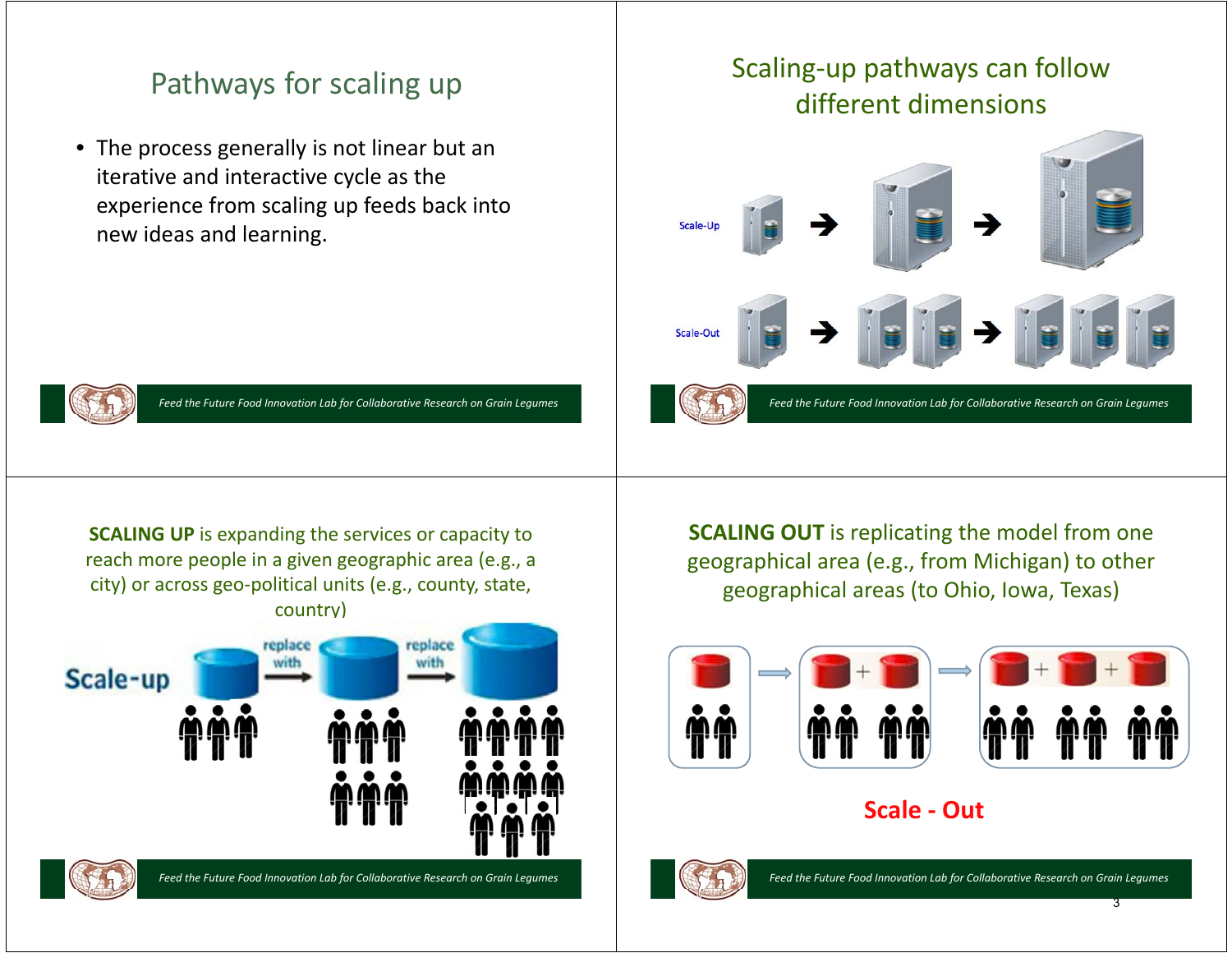### Successful scaling up/out requires…

Drivers:

- Demand is fundamental
- Local champions
- Incentives, motivations of principle agents
- Knowledge and adapted learning tools

## Successful scaling up/out requires…

Enabling Environment: identifying and strengthening

- Delivery Mechanisms
- Supporting institutions
- Markets and market incentives (incl. financial)

*Feed the Future Food Innovation Lab for Collaborative Research on Grain Legumes*

- Critical partnerships organized
- Organizational capacity



*Feed the Future Food Innovation Lab for Collaborative Research on Grain Legumes*

#### No blueprints for when and how to take technologies / programs to scale

#### **Two examples:**

To illustrate the concepts and experience of scaling up in agriculture and nutrition within the Legume Innovation Lab

1. The Bean Technology Dissemination (BTD) project

2. MásFrijol

Looking for insights on models of scaling up to address the key global issues of agricultural productivity and food security

## BTD Project: Scaling up models

- Used varied and context specific models to scale up the production and distribution of proven bean technologies to reach 20-30K farmers in each country
- Guatemala **Functional expansion and scaling up** of NARS led seed production and distribution system to national level
- Honduras **Scaling up** of NARS and university led seed production and distribution system to major bean growing regions by **expanding the network**
- Nicaragua **Scaling out** of the community seed bank (CSB) model from a few in 2010 to 200+ in 2013



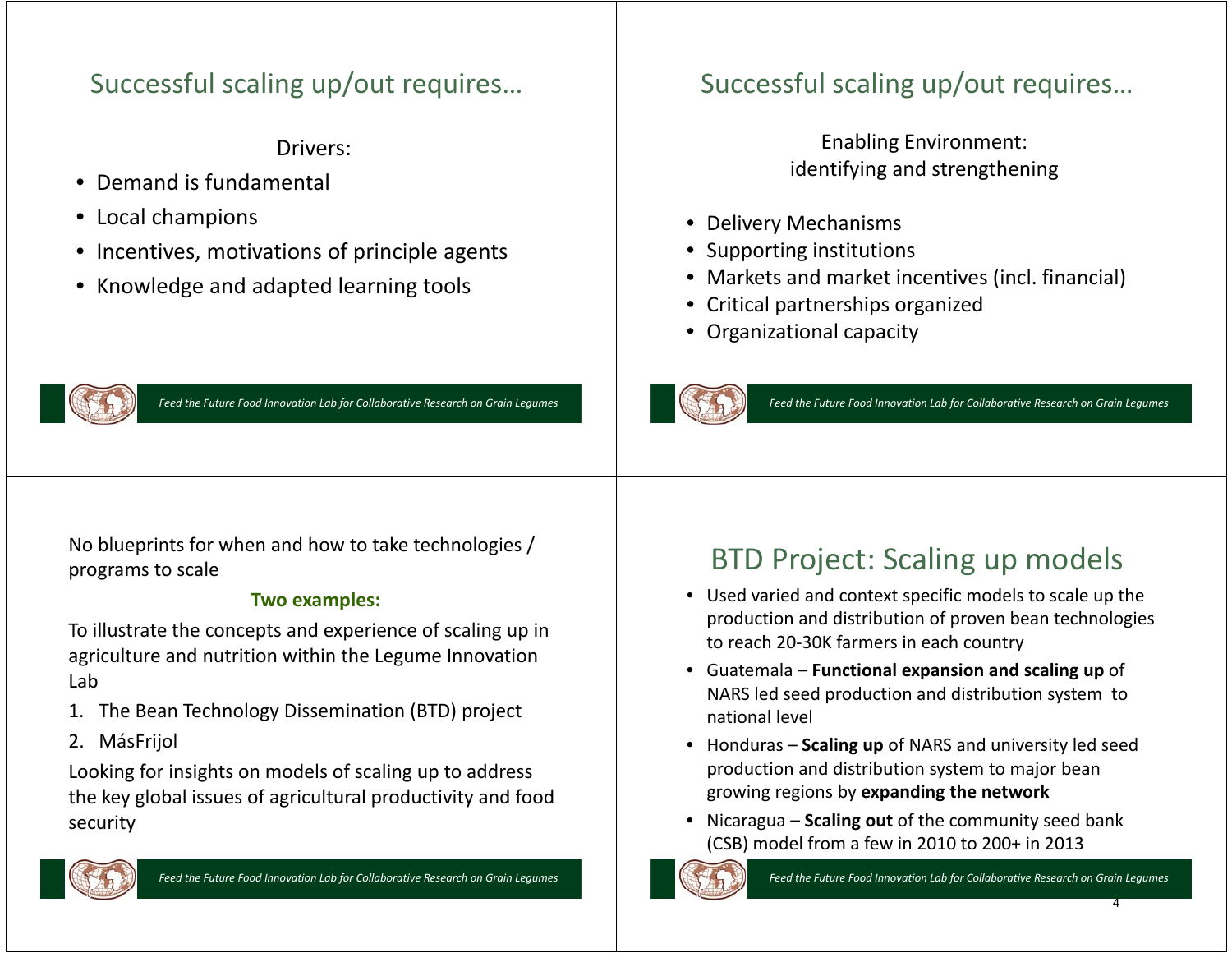### BTD Project: Drivers and Enabling Environment

#### **Drivers**

- •**Local champions:** NARS partners
- • **Motivations of principle agents:** Breeders, bean researchers, extension agents
- • **Demand:** for seeds by farmers and for knowledge to learn other technologies
- • **External catalyst:** USAID FTF strategy
- **Pre-existing model:** CSB in Nicaragua; strong govt. support to scale out

#### **Enabling environment**

- **Institutional capacity** preexisted due to a long history of CRSP investments in these countries
- • **Partnership:** Strong linkages/network of partners from different sectors (NARS, Univ, NGO, CIAL, extension)
- • **Political support:** Support of the government and NARS leadership to the goals of BTD project



*Feed the Future Food Innovation Lab for Collaborative Research on Grain Legumes*

# Másfrijol

#### *More beans in the field and more beans in the diet*

- BTD lessons: Technology transfer (bean varieties and seed multiplication) in the highlands
- Functional expansion as well as horizontal replication and desire to create expansion of services: Nutrition along with ag productivity
- •More beans in the field and more beans on the table
- •Delivery mechanisms and innovations
- • Strengthening partnerships and the enabling environment to ensure sustainability



*Feed the Future Food Innovation Lab for Collaborative Research on Grain Legumes*

# Másfrijol: Key components

#### **Drivers:**

- 1. Community consultations to identify needs, demands
- 2. Gender-Integrated approaches for engagement of women and men
- 3. Strong local partners as drivers, motivated to reach more rural populations
- 4. USAID FTF Implementing Partners in the Highlands of Guatemala
- 5. Nutrition messages and activities adapted to resources, traditions, languages, etc.
- 6. Reach Farmers at their doorstep, with appropriate technologies

# Másfrijol: Key components

#### **Enabling environment:**

- 1. Local NGO engaged that knows how to adapt technology, nutrition messages to resources, traditions, etc.
- 2. Facilitating local institutions with collaboration that can reduce the costs and overcome barriers to reaching relatively isolated rural populations
- 3. Strong political support across Ag and Health Ministries, national, regional and local levels, although these two Ministries do not have history of working together



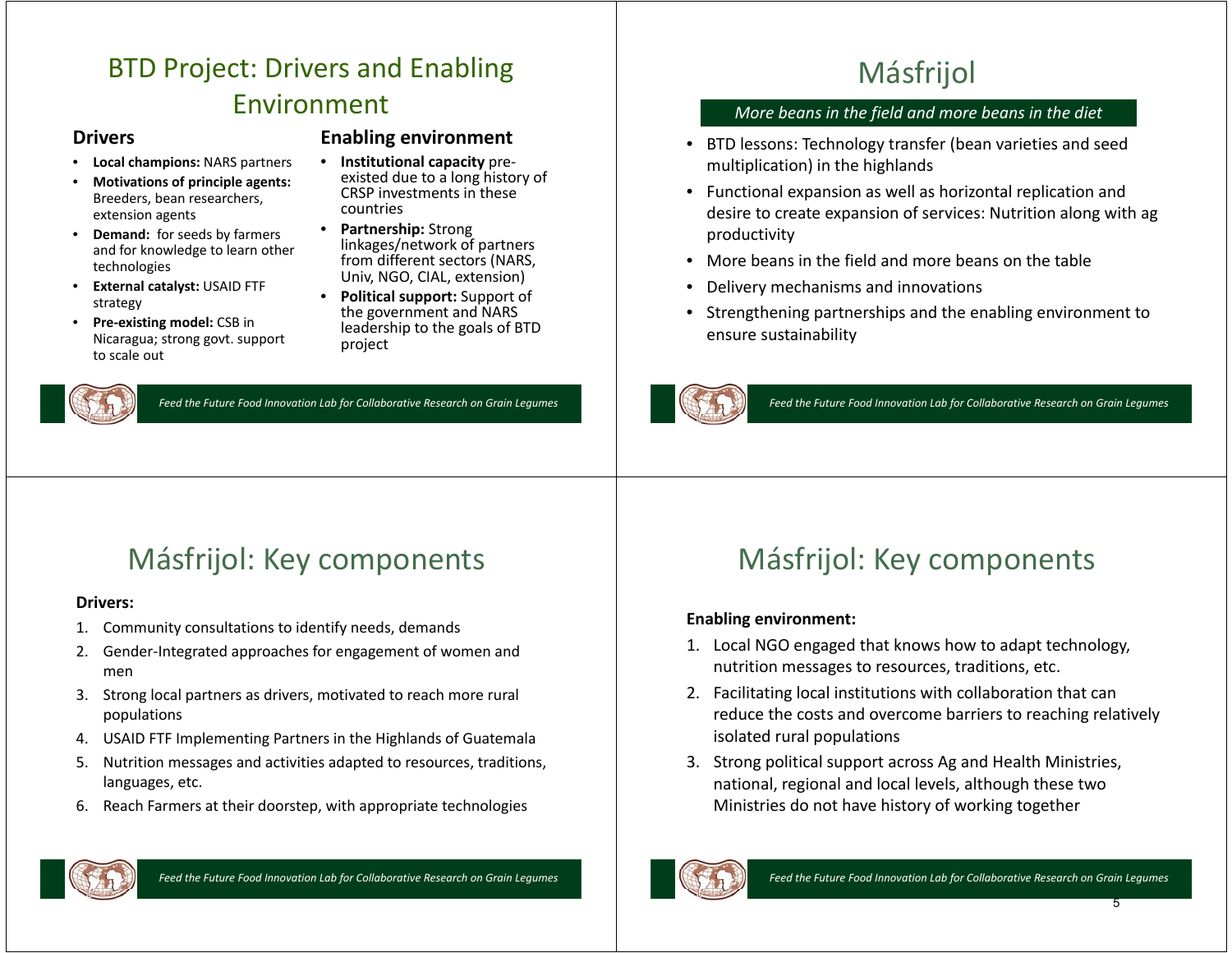## Looking ahead…

How do we (the Legume Innovation Lab) keep the vision of scaling up upfront and center in our research?



*Feed the Future Food Innovation Lab for Collaborative Research on Grain Legumes*

### Implications for researchers (cont'd)

#### •**Follow the impact pathway**

- Each Legume Innovation Lab project has undergone the exercise of developing an Impact Pathway, which for some projects is similar to the pathway for scaling up. Integrate these steps into your workplan and make yourself accountable (by delivering intermediate results along the impact pathway)
- Ensure the buy-in of the community, the government, and other stakeholders



*Feed the Future Food Innovation Lab for Collaborative Research on Grain Legumes*

### Implications for researchers

### • **Think beyond the 'project' mode**

- Define from a project's start the scale to which an research output should or could ultimately be taken
- Explore from the outset (now) and throughout the next four years the potential scaling-up pathways that can ensure that the output you generate is not a one-time event but the stepping stone toward a wider and sustainable impact



*Feed the Future Food Innovation Lab for Collaborative Research on Grain Legumes*

### Implications for researchers (cont'd)

- **Integrate monitoring and impact evaluation (M&IE)** in your pilot testing of an idea, model, or approach, and
	- Use the knowledge acquired from the successful pilot experience to scale up the model to create larger impacts (learn what the potential drivers or constraints are for an eventual scaling-up process)
	- Use the experimental nature of the innovation process and any failures to derive lessons on what not doesn't work and what not to do